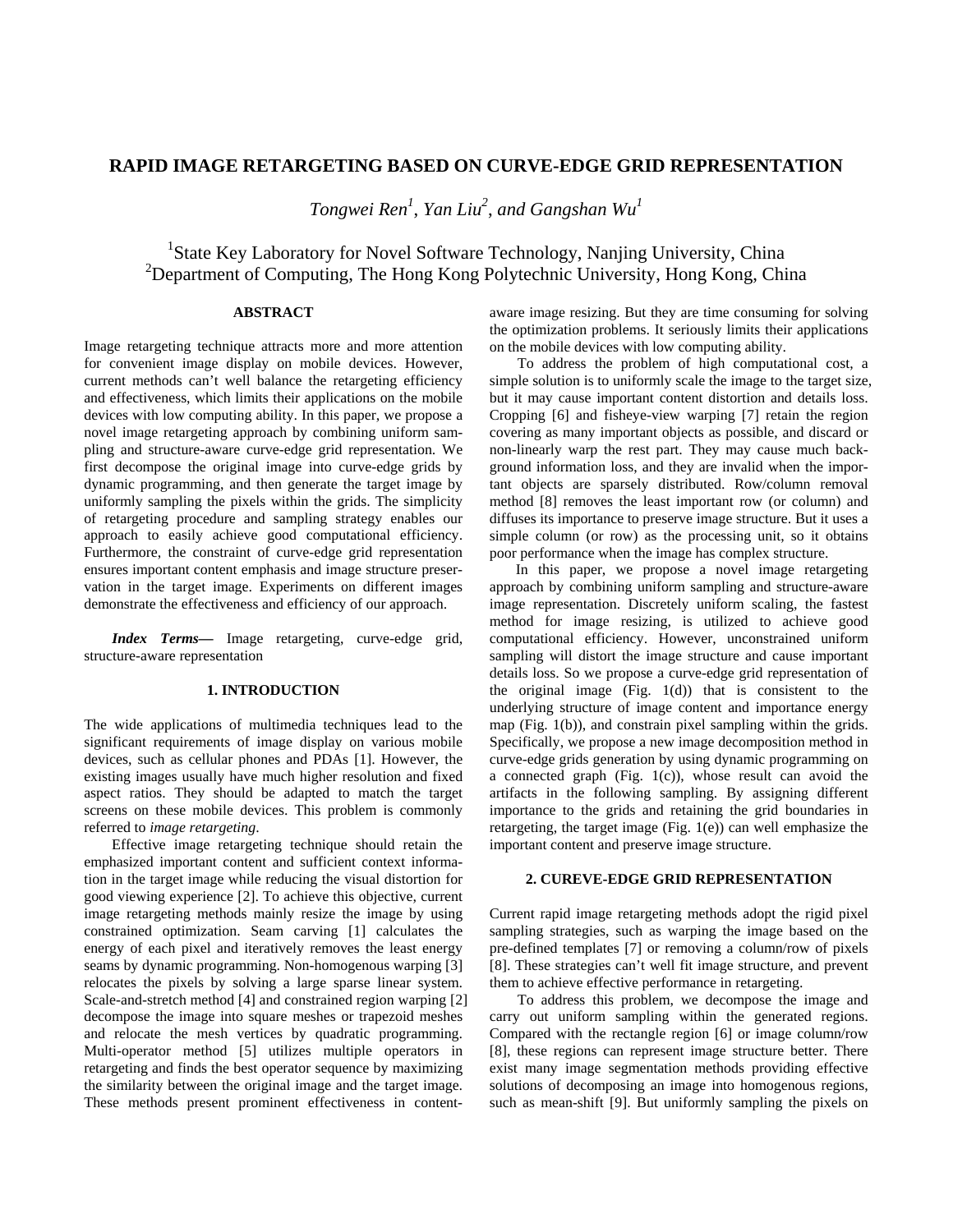

**Fig. 1**. An overview of the proposed approach. (a) Original image. (b) Importance energy map. (c) Carving graph. (d) Curve-edge grid representation. (e) Target image.

these regions may destroy the region boundaries (Fig. 4(d)) or cause "cut" effects between the adjacent regions (Fig. 4(e)). To avoid the artifacts, the generated region boundaries in our approach should cross through the image vertically (or horizontally). Hence, we propose a new image decomposition method to satisfy the requirement. In our method, the vertical decomposition and horizontal decomposition are processed separately. Here, we only discuss the vertical decomposition, and the horizontal decomposition can be dealt with similarly.

### **2.1. Carving graph construction**

As shown in Fig. 2, we treat each pixel joint point (red points in Fig 2(a)) as a vertex in graph and allow 8-connected edges in vertical direction. In this way, the image in size of  $W \times H$  can be represented as a connected graph with  $(W - 1) \times (H + 1)$ vertices, which is named "carving graph" (Fig 2(b)).

To each edge between vertices  $v_{x,y}$  and  $v_{x',y+1}$  in carving graph ( $x'$  is  $x$  or  $x \pm 1$ ), we assign a weight to it to denote the difference between pixels on its two sides:

$$
w(v_{x,y},v_{x',y+1}) = \frac{\left\|\frac{\partial}{\partial x}I[x,y]\right\| \cdot \left\|\frac{\partial}{\partial x}E[x,y]\right\|}{l(v_{x,y},v_{x',y+1})},\tag{1}
$$

where  $w(.)$  and  $l(.)$  are the weight and the length of the edge;  $\frac{\partial}{\partial x} I[x, y]$  and  $\left| \frac{\partial}{\partial x} E[x, y] \right|$  are the distances between pixel on the left or crossed by the edge (marked with blue in Fig.  $2(a)$ ) and its right pixel in Lab color space and importance energy map respectively. In importance energy map calculation, we utilize saliency region detection [10] and face detection [11]. Some manual interactions may be required when the image is too complex to automatically calculate the energy maps.

### **2.2. Curve-edge grid generation**

In carving graph, a connected path with high weight sum from top to bottom is in corresponding to a satisfied region boundary with the obvious difference between the regions on its two sides. So we formulate image decomposition to the problem of selecting the paths with high edge weight sums in carving graph.

Fig. 3 shows an example of path selection. To each pixel in the bottom row, we find the paths with the highest edge weight sum by dynamic programming (Fig 3(b)):

$$
M[x, y] = \max \{ M[x-1, y-1] + w(v_{x-1, y-1}, v_{x, y}),
$$
  
\n
$$
M[x, y-1] + w(v_{x, y-1}, v_{x, y}),
$$
  
\n
$$
M[x+1, y-1] + w(v_{x+1, y-1}, v_{x, y}) \}
$$
\n(2)



**Fig. 2**. Carving graph construction. (a) Image pixels. (b) Carving graph.

It is found that the connected paths with high edge weight sums are derived from several paths in the top of the image, which represent the local dominant content distinctions in the top half of image. So we select these clustered paths to represent image structure in decomposition. To each clustered path, we retain the path with the largest edge weight sum from all the paths started from it (red paths in Fig. 3(b)). Similarly, we carry out the procedure inversely from bottom to the top, and use the selected paths to represent the image structure of the bottom half (Fig.  $3(c)$ ). For the paths may be over-clustered when the image height is large, we penalize the diagonal path by setting the lengths of diagonal edges as twice of the vertical ones in Equation (1). For the path generations from different directions are not symmetrical, there may generate partly overlapped paths (Fig. 3(d)), which may cause the overdecomposition of image. So we combine these paths when the number of their overlap pixels is larger than the pre-defined threshold (using 0.5*H* in our experiments). In path combination, to each distinct part of the two paths, we make the selection according to its position: we select the part from the top-bottom path when it lies in the top half and from the bottom-top path when it lies in the bottom half. In this way, we obtain the vertical decomposition of image (Fig. 3(e)). Similarly, we can obtain the horizontal decomposition of image. And then, the image can be represented as the curve-edge grids according to the decomposition result (Fig. 3(f)).

## **3. CONSTRAINED UNIFORM SAMPLING**

By the constraint of curve-edge representation, we resize the image by uniform sampling. In our approach, the horizontal resizing and the vertical resizing are independently constrained by the corresponding grid boundaries, so they can be carried out separately. Here, we only discuss the horizontal resizing.

According to the image decomposition procedure, only the grid boundaries generated in vertical image decomposition is used to constrain the horizontal resizing. Assume the image is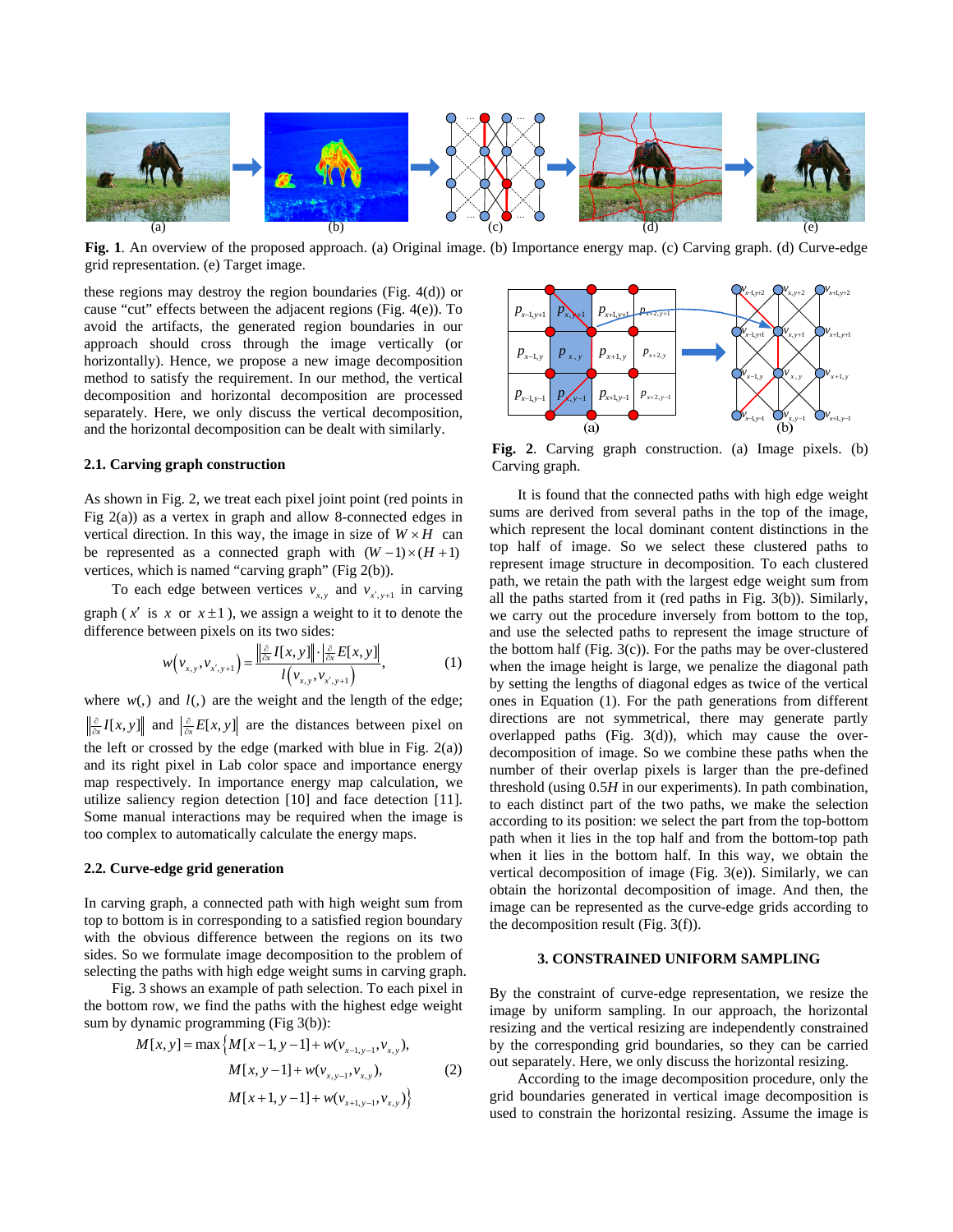

**Fig. 3**. Example of curve-edge grid representation. (a) Original image. (b) Result of top-bottom path selection. (c) Result of bottom-top path selection. (d)-(e) Result of path combination. (f) Curve-edge grid representation.

decomposed into  $M \times N$  curve-edge grids, the grids in the same column  ${G_{i}}$  are treated as a processing unit, and the pixels within it are uniformly sampled in each row. Obviously, if we want to retain a unit boundary, the same number of pixels should be removed in each row on its left/right. It means the removed pixel number of each row should be equal within a unit when all the grid boundaries are retained.

To each processing unit  $u_i$ , the valid number of removed pixels in each row is limited by the minimal width of all the rows within it. However, only using the minimal width may lead to the excessive sampling in the less important processing units, which may cause serious context information loss and destroy image layout (Fig. 4(f)). So we calculate the valid number of removed pixels in each row of unit *ui* as follows:

$$
c(i) = \min\left\{wid_{\min}(u_i), \frac{N(i) - N(i) \cdot \overline{E}(i)^{\alpha}}{H}\right\},\tag{3}
$$

where  $c(i)$  is the valid number of removed pixels in each row of  $u_i$ ; *wid*<sub>min</sub> $(u_i)$  is the minimal width of all rows in  $u_i$ ;  $N(i)$  is the total pixel number in  $u_i$ ;  $\overline{E}(i)$  is the average pixel importance energy in  $u_i$ , in the value range of [0,1];  $\alpha$  is a parameter to control the emphasis of important content, and larger  $\alpha$  leads to more emphasis (using  $\alpha = 1$  in our experiment).

We orderly distribute the number of required removed pixels to the units according to their average pixel importance energies, from low to high. When the number exceeds the sum of valid numbers of all the units, we iteratively remove the unit boundaries with the least importance and sample the pixels in the combined units. Here, the importance of a unit boundary is defined as the maximum value of the average pixel importance energy of the grids adjacent to it. When all the unit boundaries are removed, the image is scaled uniformly. Fig. 4(g) shows an example of our retargeting results. For the uniform sampling is constrained by curve-edge grid representation, the image structure is well preserved in target image.

## **4. EXPERIMENTS**

To illuminate our performance, we implement our approach with C++ and test it on a PC with Duo CPU 2.80GHz and 2GB RAM in simulation.



**Fig. 4**. Example of constrained uniform sampling. (a) Original image. (b) Segmentation result by mean-shift. (c) Curve-edge grid representation. (d)-(e) Results based on mean-shift segmentation. (f)-(g) Our results with different valid numbers.

Fig. 5 shows the target images generated from the same original image but with different sizes and aspect ratios. It shows our approach is robust to different target screens.



**Fig. 5**. Target images with different sizes and aspect ratios. (a) Original image. (b)-(f) Target images with aspect ratios in 16:9, 3:4, 2.5:1, 4:3, and 1:1, respectively.

Fig. 6 shows an example of comparison with the existing typical image retargeting methods, including uniform scaling (SL), cropping (CP) [6], fisheye-view warping (FEW) [7], row/column removal (R/C) [8], seam carving (SC) [1], nonhomogenous warping (NHW) [3], scale-and-stretch (S&S) [4], constrained region warping (CRW) [2] and multi-operator (MO) [5]. The target image is required to be half in width of the original image. We can see that all the existing rapid image retargeting methods can't deal with the image well. Compared with them, our algorithm obtains a comparable result to the optimization based methods.

We further evaluate the effectiveness of our method by carrying out a user study in comparison with the above methods. Fifty images with various styles are used as the original images. And twelve users with different occupations and in age of 22 to 46 are invited to do pair-wise comparisons of the target images generated by our approach and other methods. In evaluation, each our result is required to compare with any other corresponding target image by three users, and the dominant judgment is treated as the final evaluation. Tab. 1 shows the result of user study. We can find that our approach is prominently better than other rapid methods in performance, and our effectiveness is comparable to the optimization based methods.